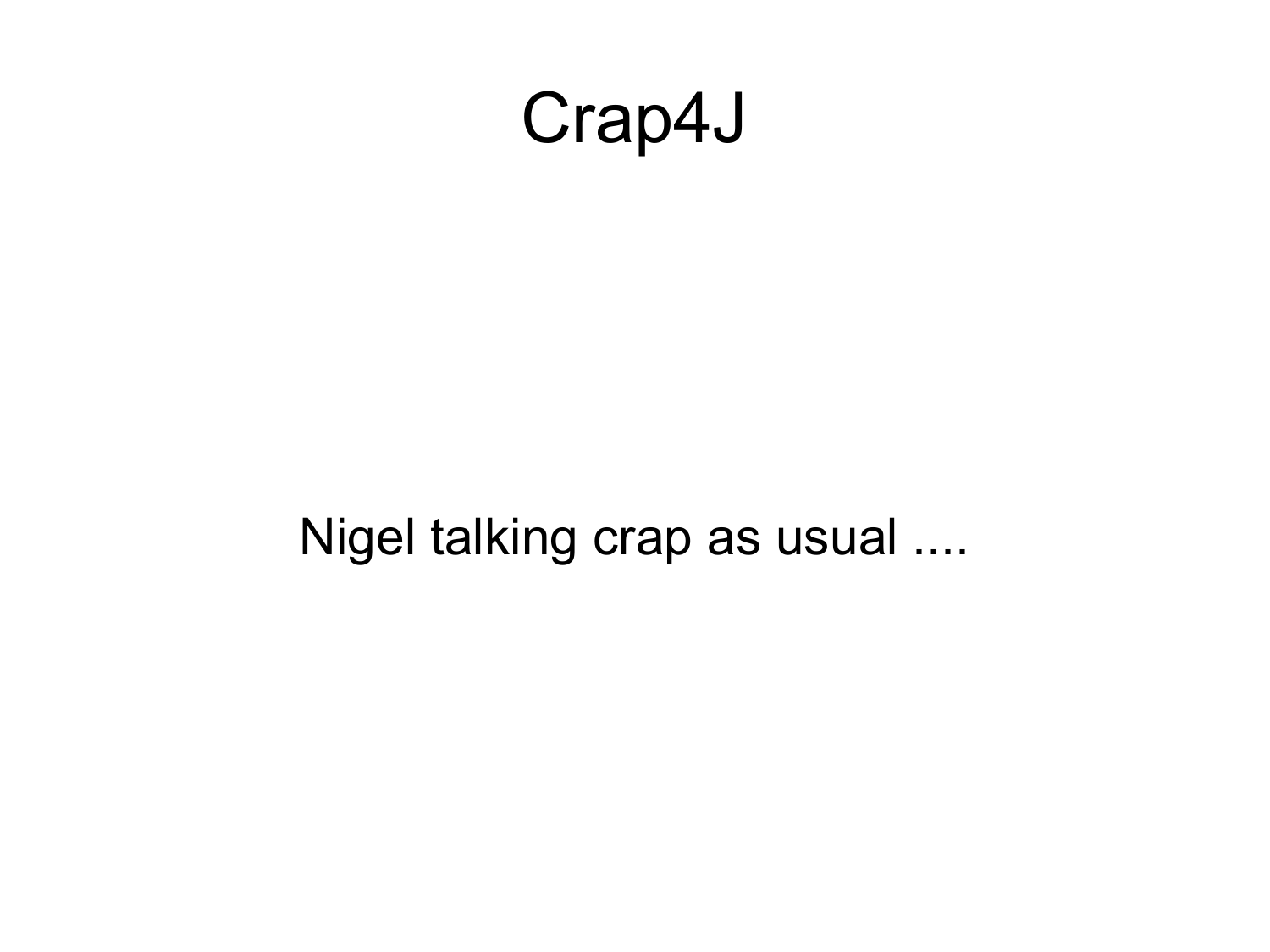## Code Complexity Metric

- McCabe's Cyclomatic Complexity measures number of paths through the source code
- Measured using static analysis
- Studies have shown CC >10 has higher risk of defects
- To get full coverage, test count must be >= CC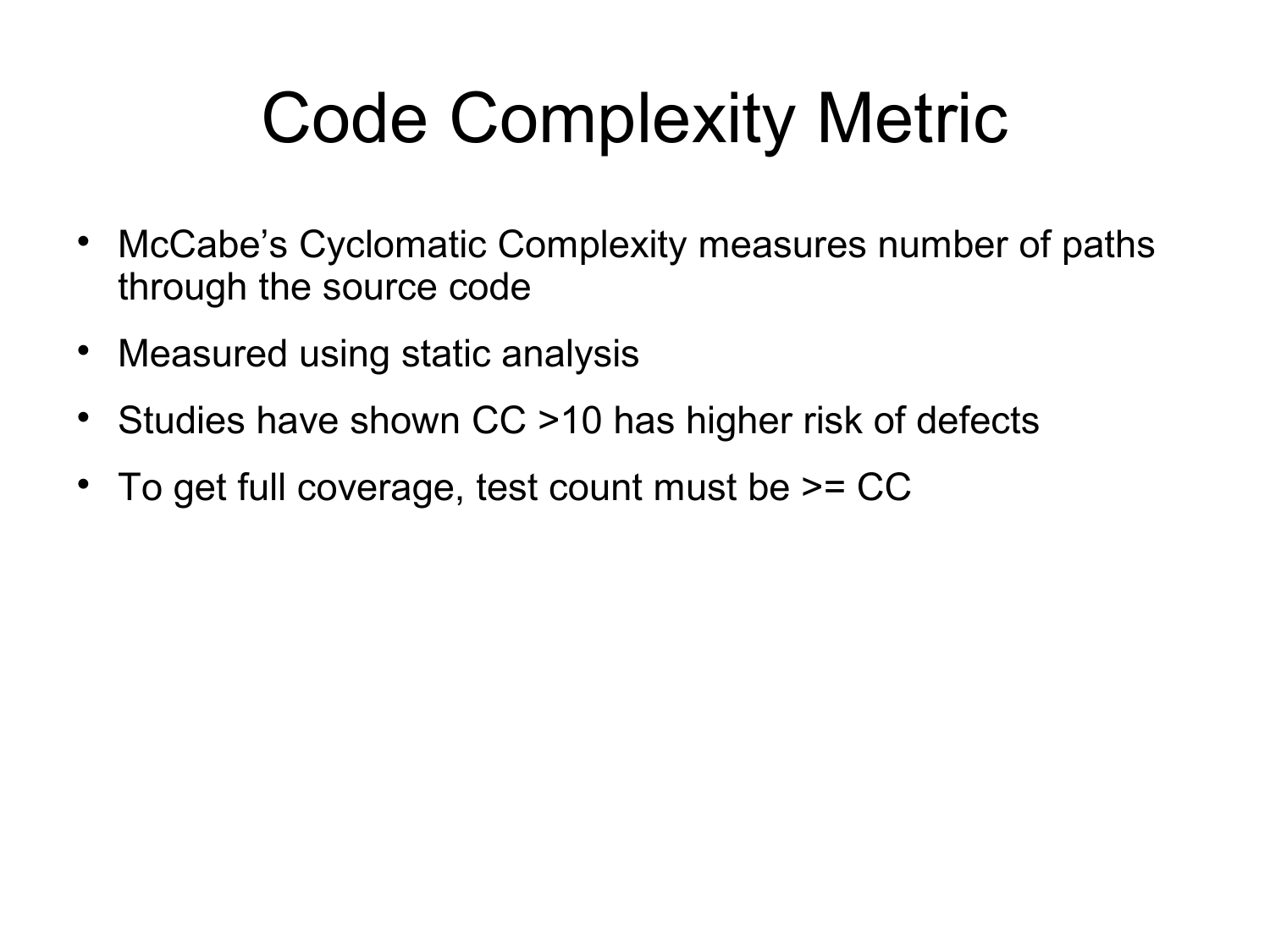## Code Coverage Metric

- Measures %age of code that has been *run*
	- − Doesn't ensure that code has been *tested*, just *run*.
	- − Useful as an anti-metric. 80% coverage means that 20% definitely hasn't been tested.
	- − Can be used to identify areas of risk (untested code)
- Different ways of measuring produce different results:
	- − Line coverage
	- − Branch coverage
	- − Path coverage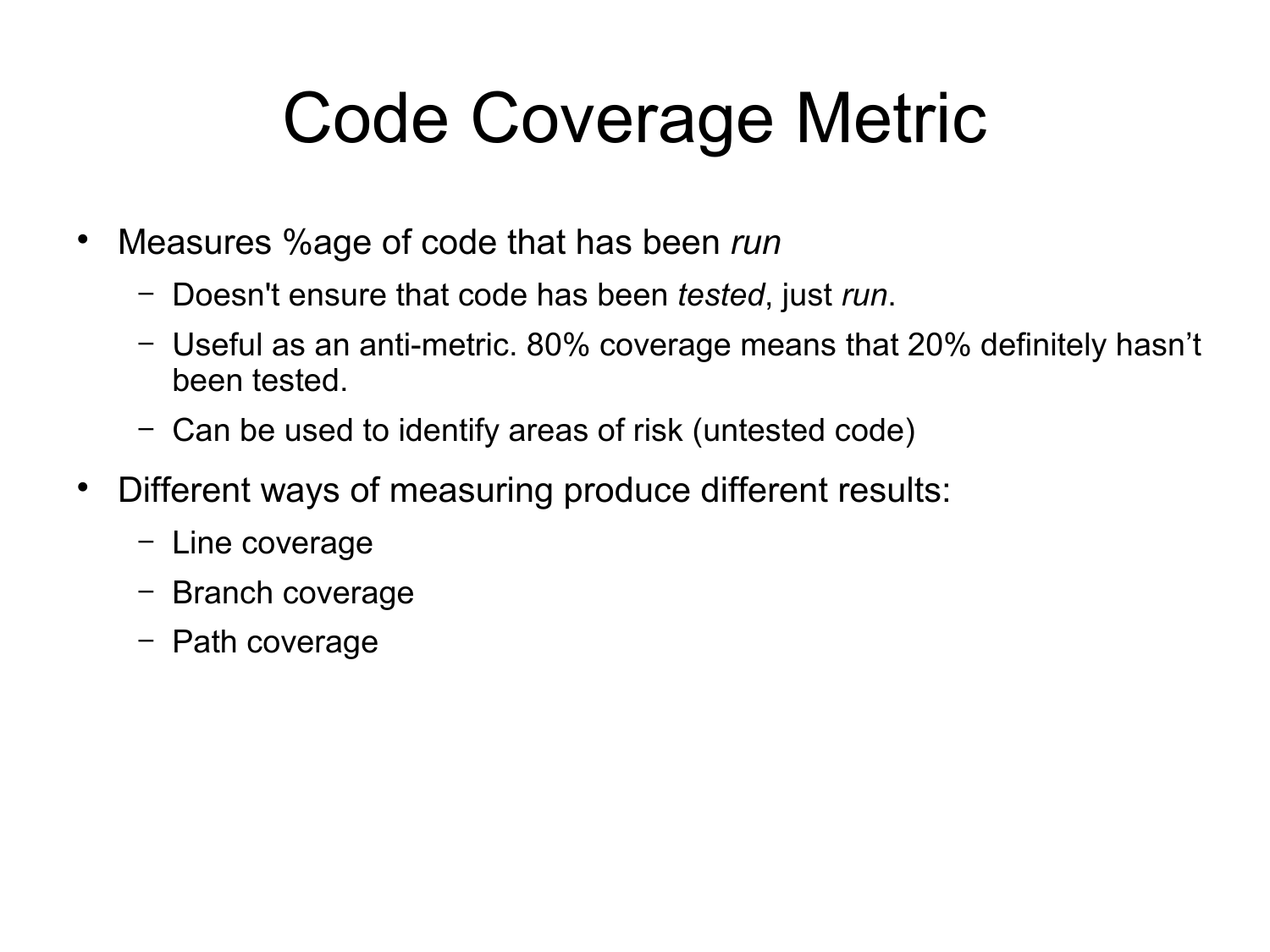#### Crap4J Metric

- Detects code that is risky and/or difficult to maintain
- Combines code complexity and coverage
	- $-CRAP(m) = comp(m)^2 * (1 cov(m)/100)^3 + comp(m)$

where comp(m) is the cyclomatic complexity of method m,

and cov(m) is the test code coverage



- CRAP threshold set to 30 by default, should be lowered for new code.
- The metric may evolve over time.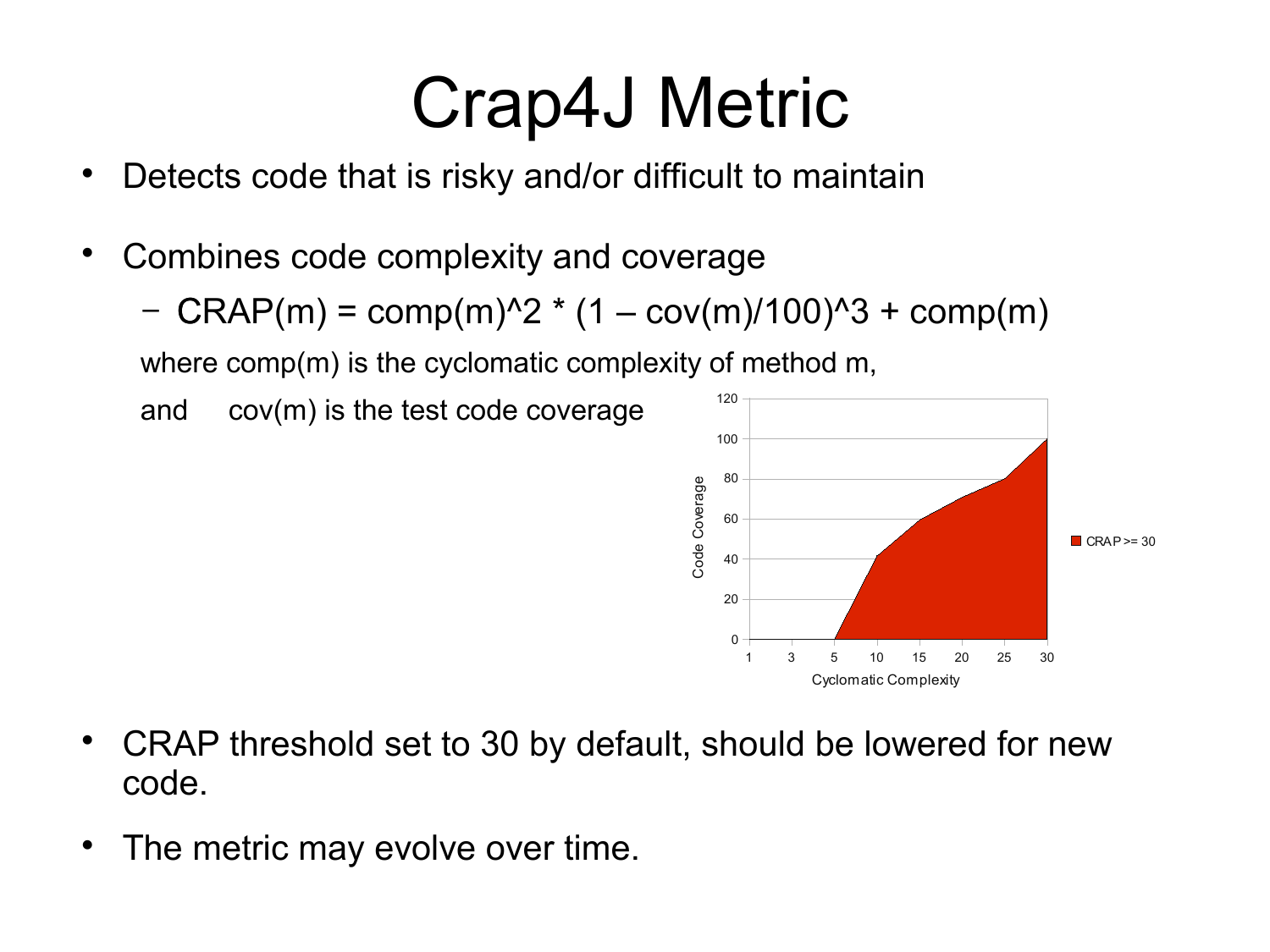# Eclipse plugin

- Update site -<http://www.crap4j.org/downloads/update>
- Click on project node in Package Explorer, then click on crap4j button
- Wait a while.....
- ..... and CRAP report will appear
- Plugin also includes the excellent Agitar TestRunner



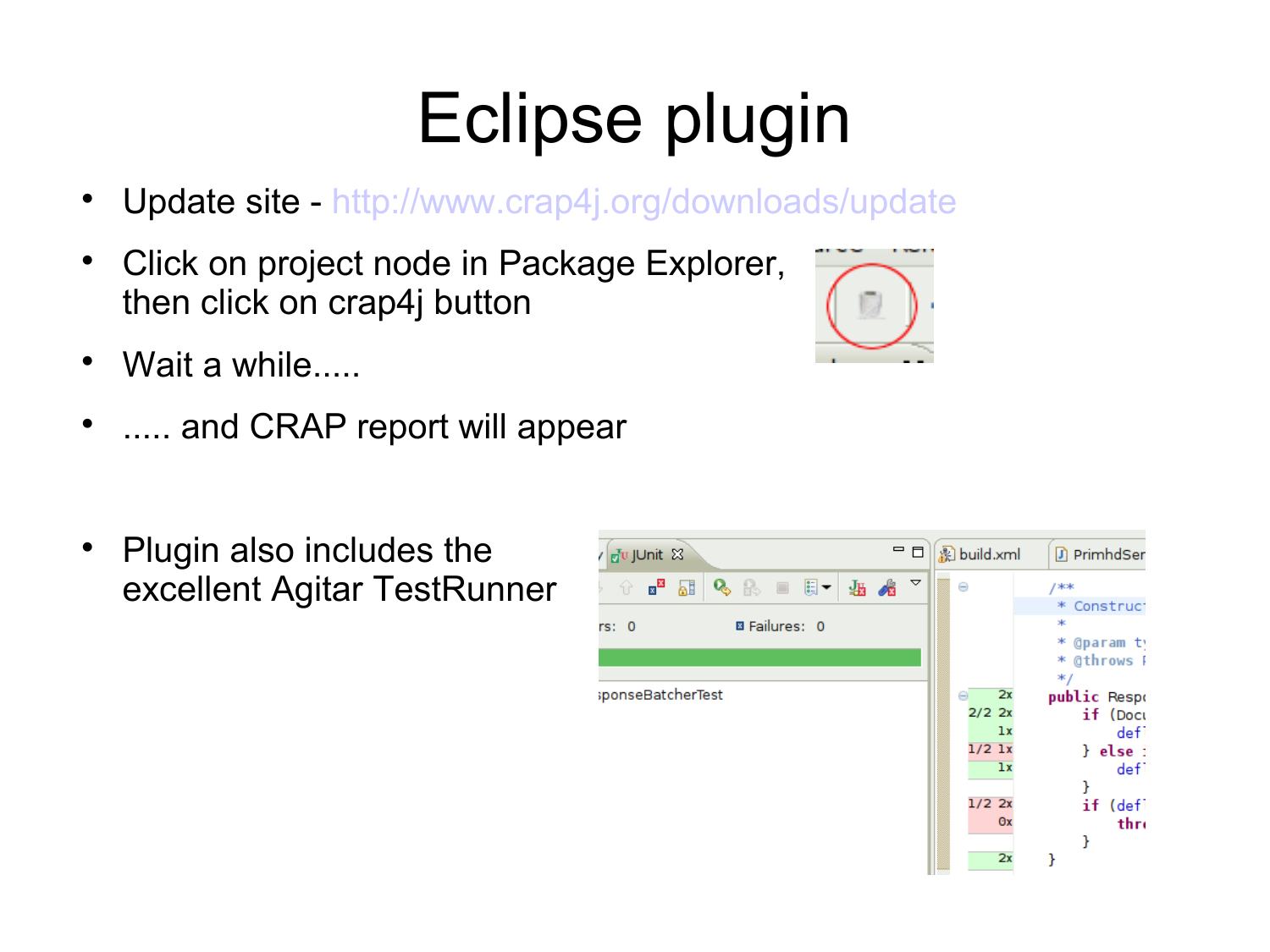#### CRAP report

 Compares against industry average

| 5<br>0.32                           | 10                          | $15+$ |  |
|-------------------------------------|-----------------------------|-------|--|
| △ - Your Score                      | $\nabla$ - Avg Score (4.95) |       |  |
|                                     |                             |       |  |
|                                     | Summary                     |       |  |
| <b>Percentage of CRAPpy Methods</b> |                             | 0.32% |  |
| <b>CRAP Load</b>                    |                             | 16    |  |
| <b>Total Method Count</b>           |                             | 630   |  |

 Allows you to drill down and show CRAP, coverage and complexity per method

| Method                                                                                                                                                                                                                                                           | <b>Complexity   Coverage   CRAP</b> |        |       | <b>CRAP</b><br>Load |
|------------------------------------------------------------------------------------------------------------------------------------------------------------------------------------------------------------------------------------------------------------------|-------------------------------------|--------|-------|---------------------|
| public int getCyclomaticComplexity(java.lang.String,<br>com.agitar.org.objectweb.asm.tree.MethodNode)<br>org.crap4j.complexity . CyclomaticComplexity                                                                                                            |                                     | 0.00%  | 12.00 | $\mathbf 0$         |
| private java.util.Map <java.lang.integer,<br>java.util.List<org.crap4j.external.mycoveragepoint>&gt;<br/>readCoveragePoints(java.io.DataInput)<br/>org.crap4j.external . SuperRunnerCoverageReader</org.crap4j.external.mycoveragepoint></java.lang.integer,<br> |                                     | 26.67% | 10.31 | $\mathbf{0}$        |

#### Share and Compare

Share your results, (anonymously or publicly) & compare your project to others.



#### **Method CRAP Distribution**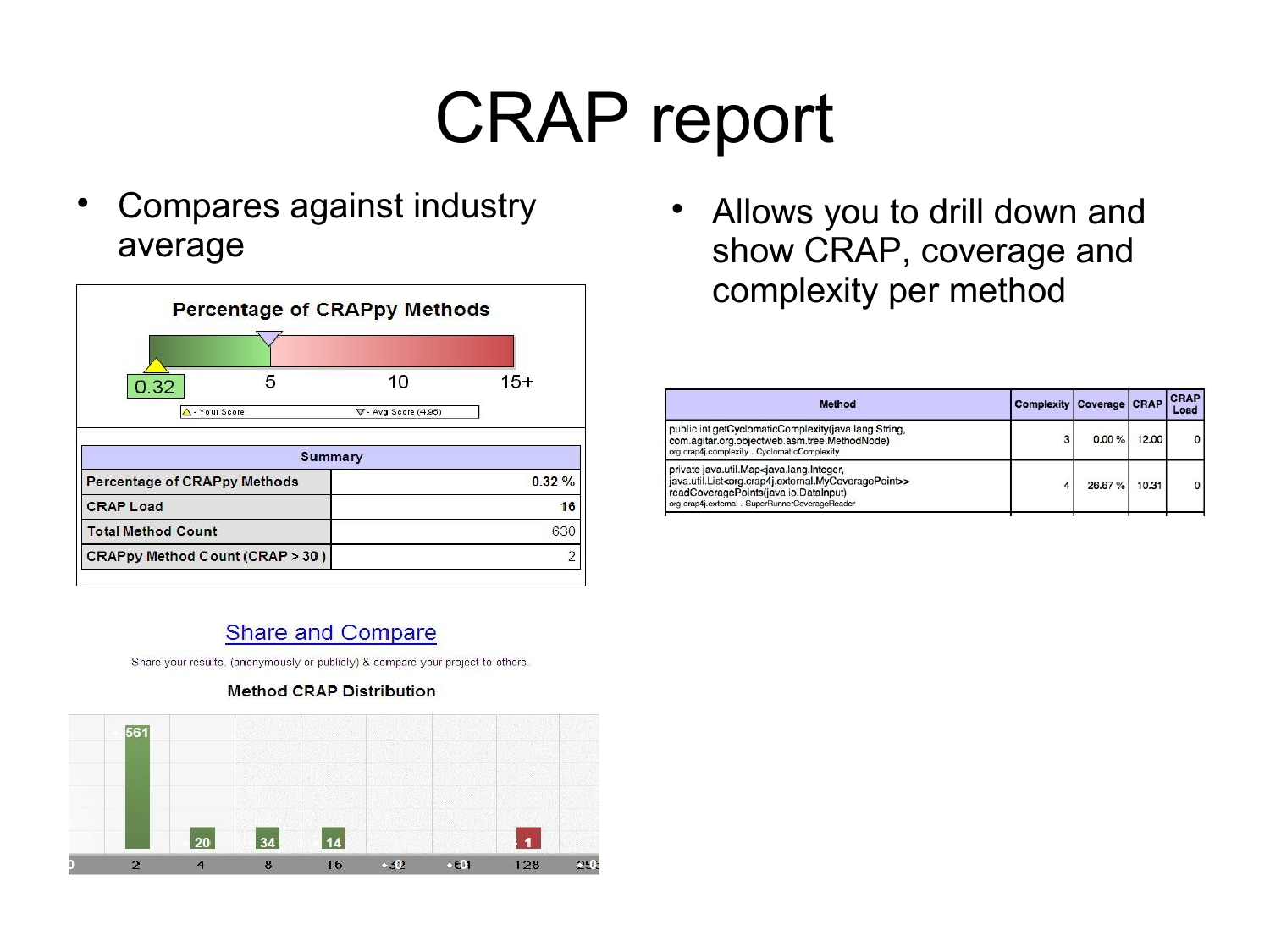## Ant task

- Download from [www.crap4j.org](http://www.crap4j.org/)
- Provides options to restrict the classes to be analyzed.
- Currently needs a workaround to run on Windows, see [http://tutansblog.blogspot.com.](http://tutansblog.blogspot.com/)
- Generates the CRAP report.

```
<crap4j projectdir="${basedir}" outputDir="${reports.crap4j.dir}" dontTest="false" debug="false">
<classes>
         <pathElement location="${dest.dir}" />
</classes>
<srces>
         <pathElement location="${src.dir}" />
</srces>
<testClasses>
         ........
```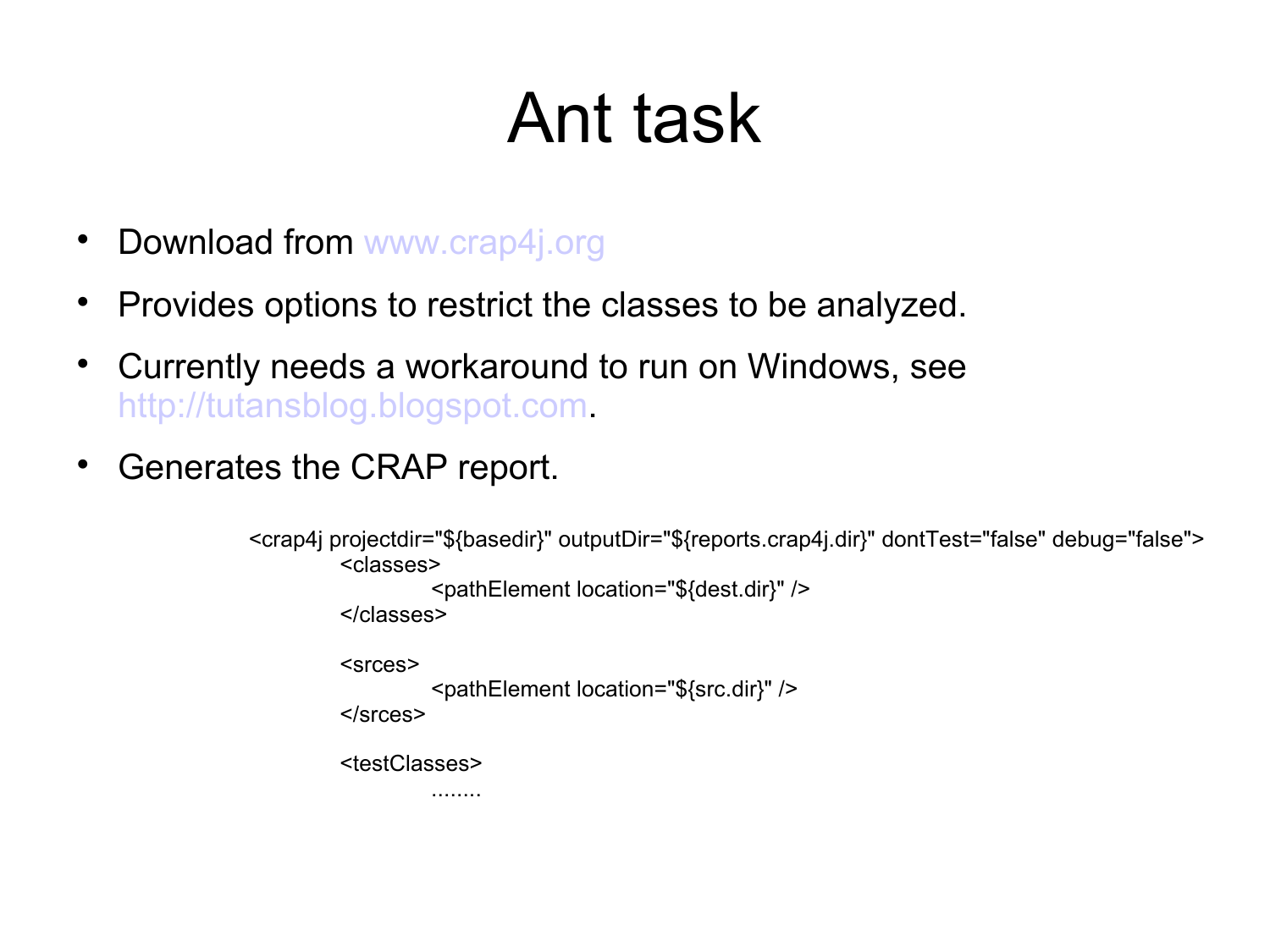# Hudson plugin

- Plugin for Hudson CI server
- Displays CRAP trend graphs
- Drill down to CRAPpy methods per build
- Takes a while to run – run it in a nightly or slow feedback loop

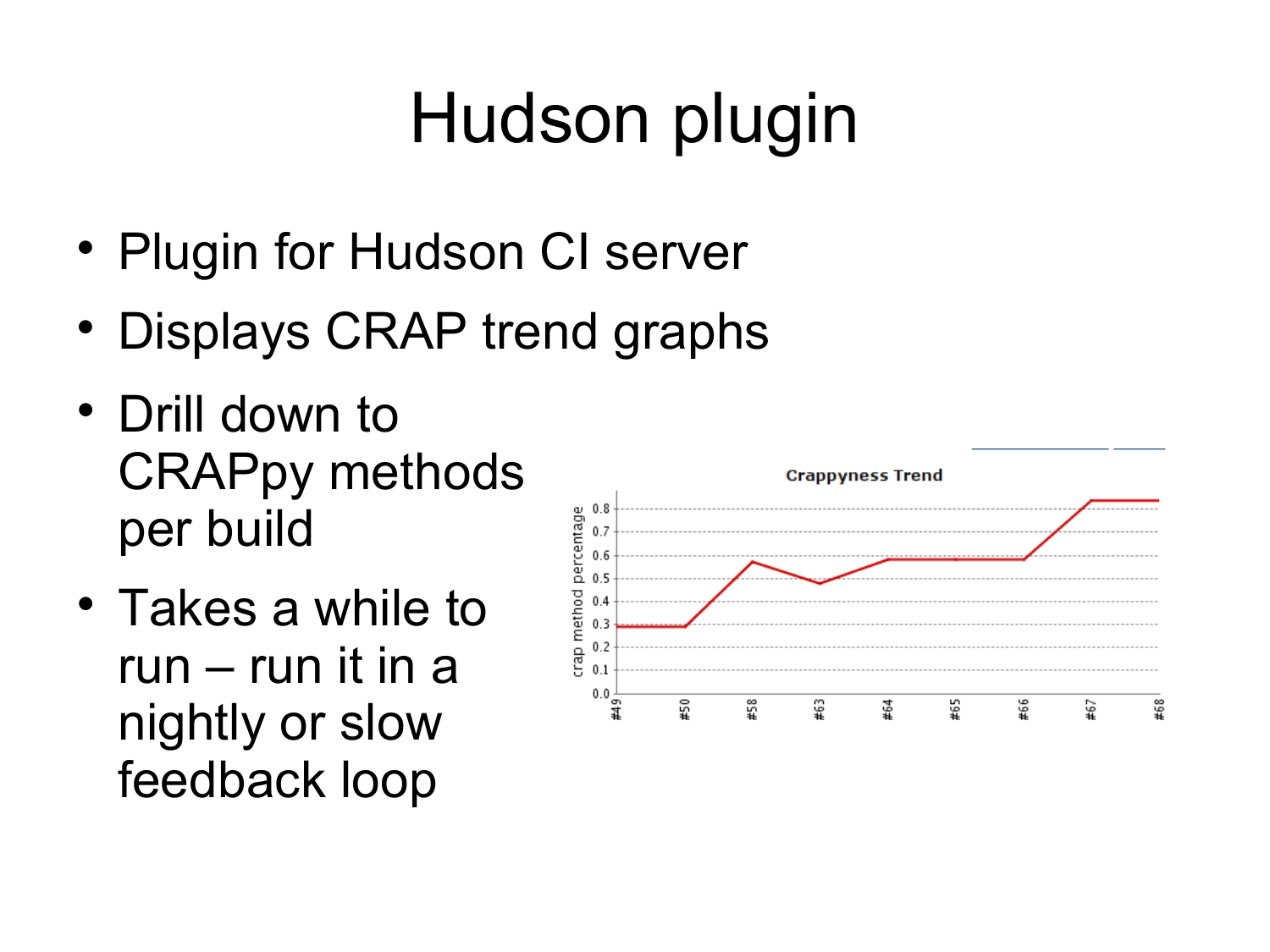### How do I reduce my CRAP?

- Refactor your code to reduce complexity
- Add more tests to get better code coverage
- The CRAP load on the report gives an indication of the minimum amount of work needed.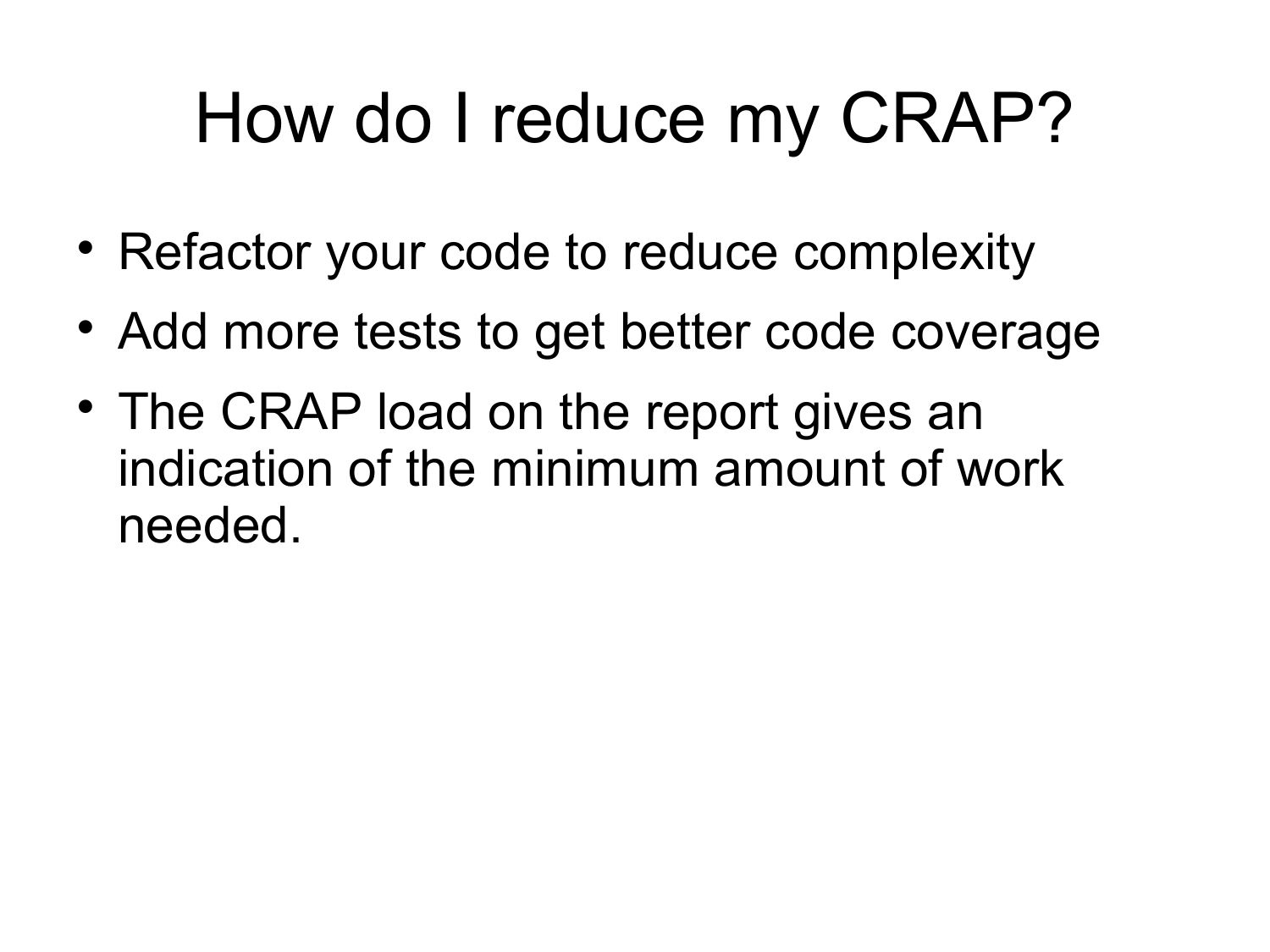## Anything to beware of?

- Does not currently work with Eclipse 3.4
- Project has been dormant, but is being revived now. (It's a good time to get involved eg. submitting patches, porting to other IDEs).
- Only calculates coverage from JUnit tests
- Only measures CRAP within a method, not higher order anti-patterns such as excess coupling.
- Eclipse plugin does not allow you to restrict the classes to be analyzed (but Ant task does)
- Adds AGITAR\_ entries to Eclipse classpath (but these can be ignored).
- Don't focus solely on the metric:
	- Deer review code and tests to ensure quality
	- − consider other risks (business, security, etc..)